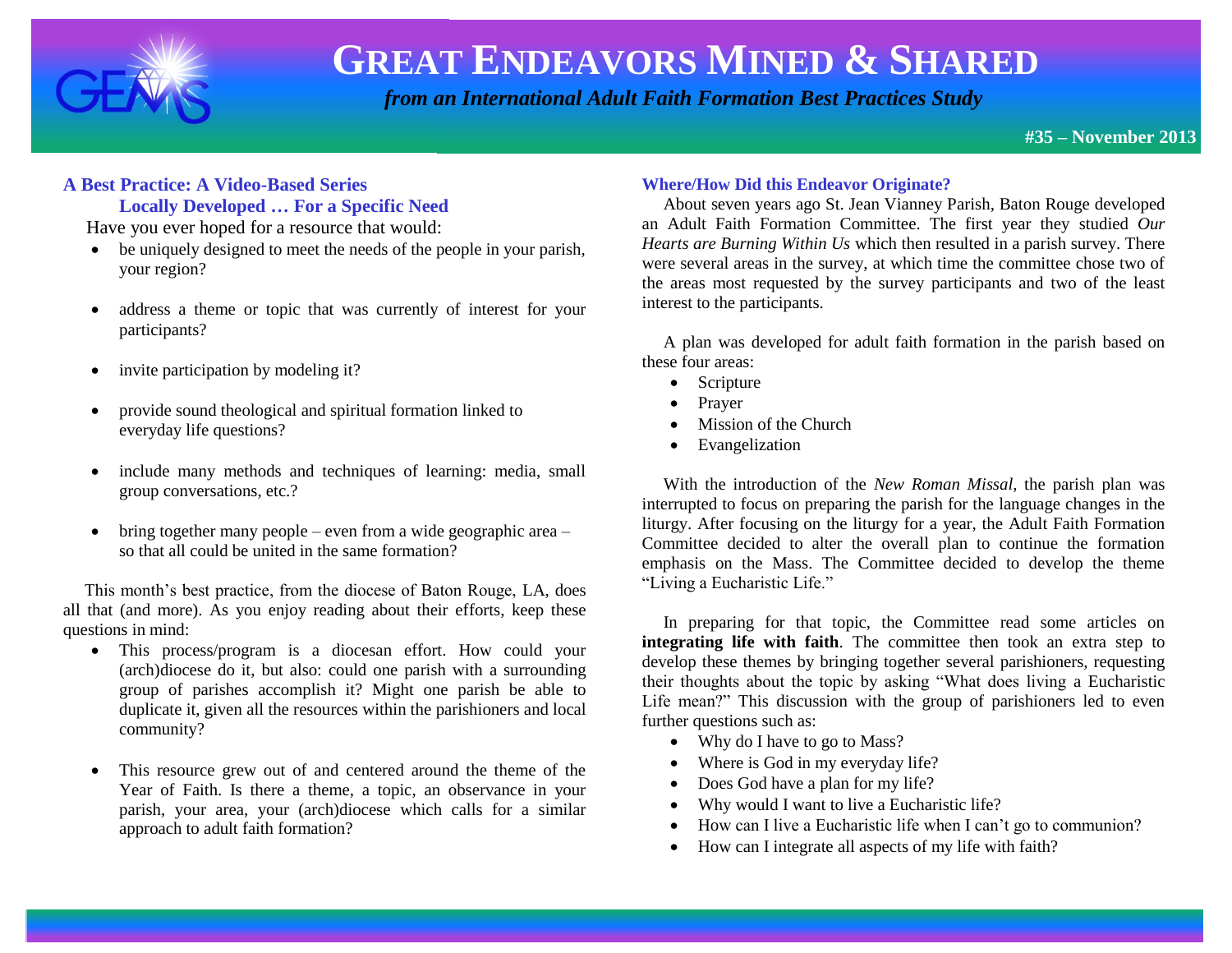As a result of these discussions with parishioners, the Adult Faith Formation Committee developed several topics based on the above **"life questions,"** outlining the main ideas it wanted to share with parishioners.

 In the meantime, Pope Benedict XVI announced the Year of Faith for the universal church. Rhonda Parenton, Director of the Office of Evangelization & Catechesis for the Diocese of Baton Rouge, gathered the diocesan Adult Faith Formation Committee (representatives from throughout the diocese) to make plans regarding what the diocese might offer for the Year of Faith.

 The ideas from this diocesan committee were extremely diverse. The committee for the Year of Faith was struggling to reach some consensus on an overall approach.

 Darryl Ducote, a member of the St. John Vianney Parish Adult Faith Formation Committee, proposed that the diocese use the themes that their parish committee had developed since these topics actually seemed to align very well with the Year of Faith. The diocesan committee agreed, simply renaming the series *Living a Faith-filled Life.*

#### **What, then, did this program entail?**

 Each of the seven themes was developed into a **video presentation** (by the diocese) with a proven catechetical format that served as a structure for **parish gatherings and/or home study**. The format included the following elements:

- The host introduced the session theme.
- Reflection on "life questions" and life experiences related to the theme. (Personal reflection from parish participants was invited, followed by recorded insights from interviews with parishioners throughout the diocese.)
- A presenter via the video offered some thoughts and insights on the session theme, flowing from Scripture, Tradition, and theology with a connection to the "life questions."
- Application Reflection: The host suggested follow-up questions for parishioners to discuss in small groups, again followed by insights – via the video - which had been recorded from interviews with parishioners throughout the diocese.)
- The host summarized the theme and key learnings/applications.



 Dealing with issues that relate to real life concerns of adults (life questions)

 Active involvement by adults in the learning process (personal reflections and group sharing)

> - *Proposal for diocesan series, Living a Faith-Filled Life*

#### **As the program was designed, what were the goals, the vision, the dreams and hopes of the planning committee?**

The main goal of the Year of Faith Committee was to offer opportunities for parishioners throughout the diocese to grow in their faith and their relationship with God.

 The vision was to reach as many people in the diocese as possible by having all the parishes focusing on the same themes at the same time.

 The objective was to do this as creatively as possible **to meet everyone's circumstances**. The diocese of Baton Rouge is fortunate to have its own television studio. Because Darryl had worked with the diocesan television station on another project, he shared his experience with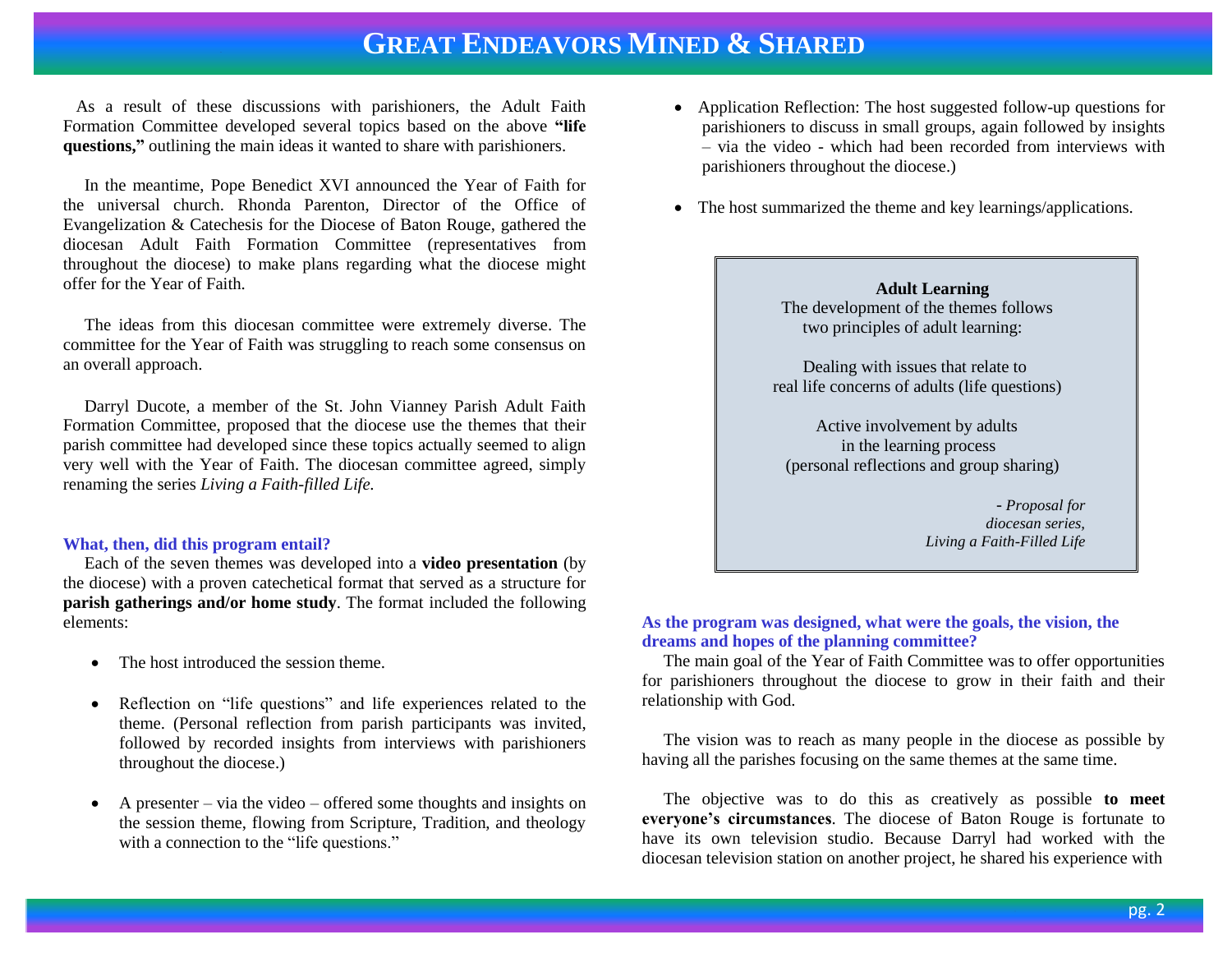the group and it seemed to be a natural fit for what this project hoped to accomplish – evangelization, catechesis and outreach easily accessed by everyone and flexible so that it could be used in a variety of ways.

Therefore, this video format, which could invite parishioners to actually "walk through" each theme, with the help of a parish facilitator, seemed the ideal way to go.

#### **How did each parish in the diocese obtain the videos?**

 The videos (and accompanying materials) were developed over a yearlong time schedule and were made available to the parishes one-by-one, as soon as each video was completed.

 The video for the first session was **sent to all the parishes** of the diocese. Parishes were then asked to subscribe to receive the videos for the remaining sessions. There was no charge to the parishes for the videos; parishes could also obtain extra copies if they wished at no cost.

 The videos are also available on the diocesan website, [www.diobr.org](http://www.diobr.org/) in the button for the Year of Faith to download.

#### **Are there other materials/aides to accompany the videos?**

 A simple **Leader's Guide** with suggestions for opening and closing prayers related to the topic as well as the reflection and discussion questions for each theme is included with every video. Other helps, suggestions, and pertinent information for The Year of Faith are on **the diocesan website**.

#### **The "Life Questions" seem to be an important part of the process. Where did these come from?**

 These questions probably were the biggest challenge for the group! A diocesan workshop on adult faith formation which explored the importance of planning programs around people's life questions was very much a part of trying to determine the questions to ask in the videos.

 There was much discussion, some debate, and some question about the appropriateness of the questions. The diocesan Adult Faith Formation Committee **invited input and suggestions** from an additional group of individuals regarding the whole series; they were especially consulted about the Life Questions.

 Several times during the Adult Faith Formation Committee discussion of the videos, the questions were discussed. The questions evolved from the Adult Faith Formation Committee very much honoring the invited participants' ideas for "Life Questions."

> "Conversation is given the same amount of time as the presentation. It is when adults talk with other adults about the significance of faith for their real lives that real growth in faith happens.

Pay attention to time. If you start late, the discussion is usually where time is made up.

Make clear in the way you introduce the conversation time that you understand this part of the session to be of key importance.

Be sure that the groups are small enough for genuine conversation – usually six or seven is a good size."

- *Toward Effective Adult Faith Formation: Top 10 Guidelines & Top 10 Pitfalls for Adult Faith Formation;* [www.loyolapress.com/toward-effective-adult-faith](http://www.loyolapress.com/toward-effective-adult-faith-formation.htm)[formation.htm](http://www.loyolapress.com/toward-effective-adult-faith-formation.htm)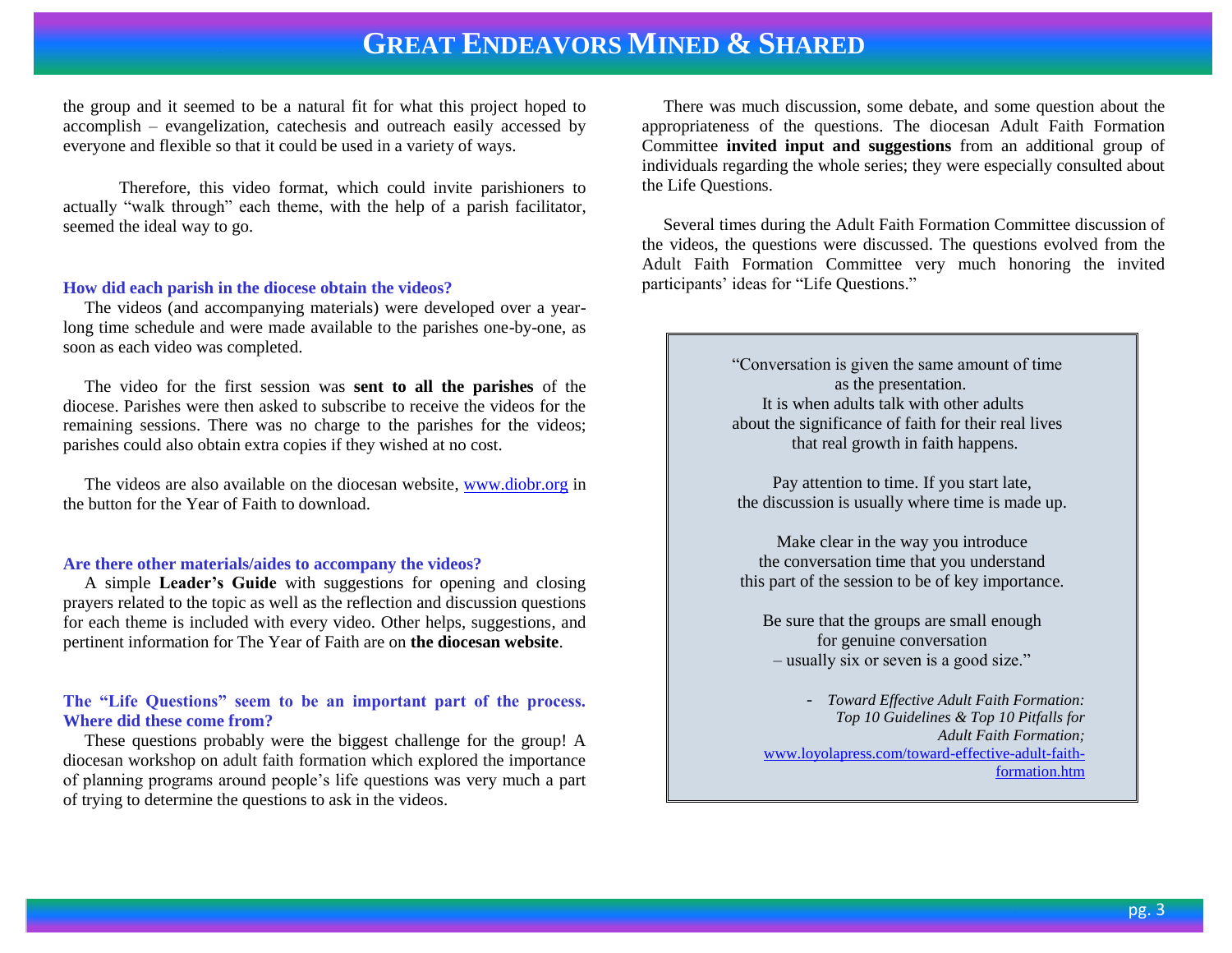#### **The videos feature people from throughout the diocese? Are there different groups in each video? How were they chosen?**

 The groups were very intentionally selected with **the diversity of the diocese** in mind:

- location (urban/rural/suburban)
- ethnic groups
- age groups, etc.

 It was requested that the group consist of four or five people and recommended that they have been together or part of a small Christian community or prayer group.

- Group One was from a rural parish which is rapidly becoming a suburb to Baton Rouge.
- The second group was from St. John Vianney Parish, where the seeds of the idea began.
- Group Three was from a rural black parish.
- A group of young adults is featured in the fourth video.

#### **What are some of the ways the video program is being used?**

 Since the videos are being made available every two months, there are different ways parishes are using them:

- Some are using them in the time-line as they are produced with small Christian community and prayer groups
- Parish staffs are using them for spiritual development
- Parishes are using them for parents and participate while their children are in session during parish faith formation times.
- One parish is scheduling them so that a different ministry in the parish hosts the video for the parish as a gathering.
- Some parishes are waiting for all of the videos to be completed and will use them as a seven week series.
- One parish used the videos as part of their RCIA sessions.

"Be respectful of the way adults learn and grow in their faith.

Allow time for questions and discussion, provide a process that encourages fellowship, and send home materials to be used at home. Respect different learning styles and needs of participants.

Treat adults like adults, respecting their experiences and actively involving them in the learning process."

- *Faith Formation Update,* [www.americancatholic.org/e-News/FFU/ffu010906.asp](http://www.americancatholic.org/e-News/FFU/ffu010906.asp)

#### **What have parish staffs said about Living a Faith-Filled Life?**

- The first comment is usually about **the quality of the video** presentations since they are surprised that the diocese is able to produce such a series locally.
- They like that local groups are being used for the faith sharing. They feel that this provides **a sense of affiliation**.
- Two surveys (to receive more responses from parishes) have been designed: one for those parishes who have been utilizing the videos. Another survey will be sent to the pastors not requesting the videos to ask for their feedback.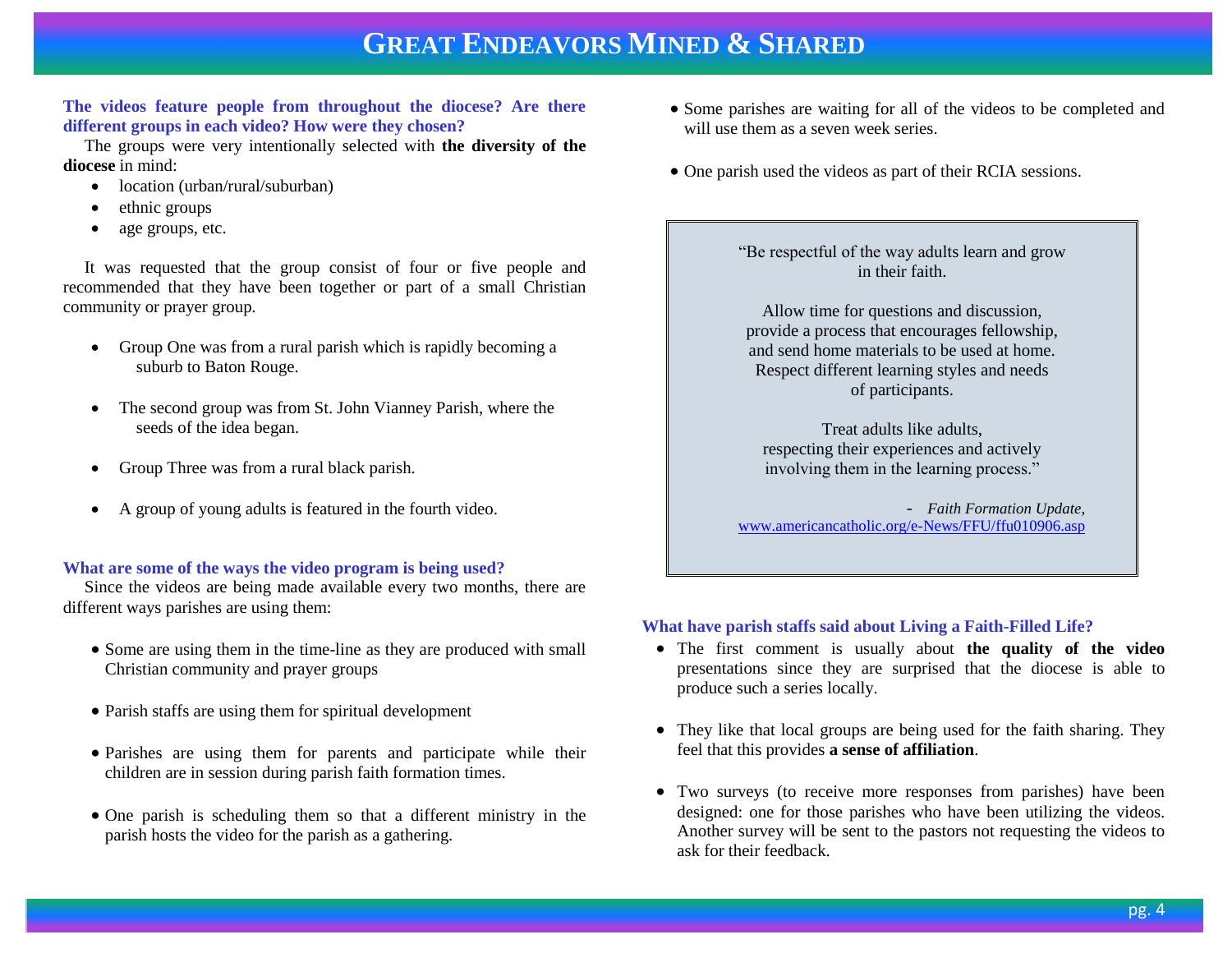#### **Parishioners from around the diocese participated in the filming of the videos. What has been their experience?**

 All of the small groups who have participated in the video series have described it as a moving experience.

- First, they feel **honored** to have been chosen to participate and see their involvement as a service to the diocese.
- Secondly, they are **surprised** that they are able to enter into such an in-depth discussion in the setting of a television studio with cameras, lights, microphones, etc.
- Thirdly, since they do not know in advance what the topic would be, they have been experiencing the questions and presentations just as the parish participants would experience them; they have found the sessions **touching and thought provoking.**
- All the participants commented that the experience was both **challenging and rewarding.**

#### **What have been the experiences/comments from the parishioners in home groups or in groups at the parish?**

- The most consistent comments have been to praise the **quality of the video presentations.**
- Many people seemed to enjoy the **small group discussions** and said that they benefited from the experience.
- Participants also seemed to appreciate the **insights from the small groups** on the video.
	- o Since the groups on the video were groups that had been sharing as small faith groups prior to the filming, they often shared more in-depth insights than those in the parish who were formed into small groups for the first time at the presentation.

#### **Did the planning committee learn or discover anything through this process?**

Since the reason for this series/these videos was to provide formation during the Year of Faith, producing and spreading the videos out over the year had been determined to be the most effective way to organize the program.

 The planning committee is now thinking that, perhaps, it was not the most effective way to present them. By doing them every other month there was no opportunity to build the collective attention of people. Some parishes that have said they are waiting until all of them are completed to begin using them. Others have decided to wait and use them next year as a Lenten series. Some are using them as part of their RCIA process.

 A wondering, then, from the planning committee: Would it have been better to wait until all of the videos were completed and introduced as a series?

#### **Was the planning committee surprised by anything?**

 One of the surprises has been the **variety of ways the videos are being used**: RCIA, staff study, high school Religion classes, etc.

 **How much effort this project entailed** was another surprise! At the same time, there seemed to be positive consensus that the structure and format of the program works well, especially allowing for **small group sharing** both before and after the presentations.

 Rhonda and the planning committee say that they would do more of these series in the future, but as mentioned above, not in the same type of time schedule. They would probably complete all the videos first, or at least more than half of them, before introducing them.

 This first attempt has given them the confidence to do more of their own productions and are eager to do more. They, as leaders of this endeavor, have learned much!